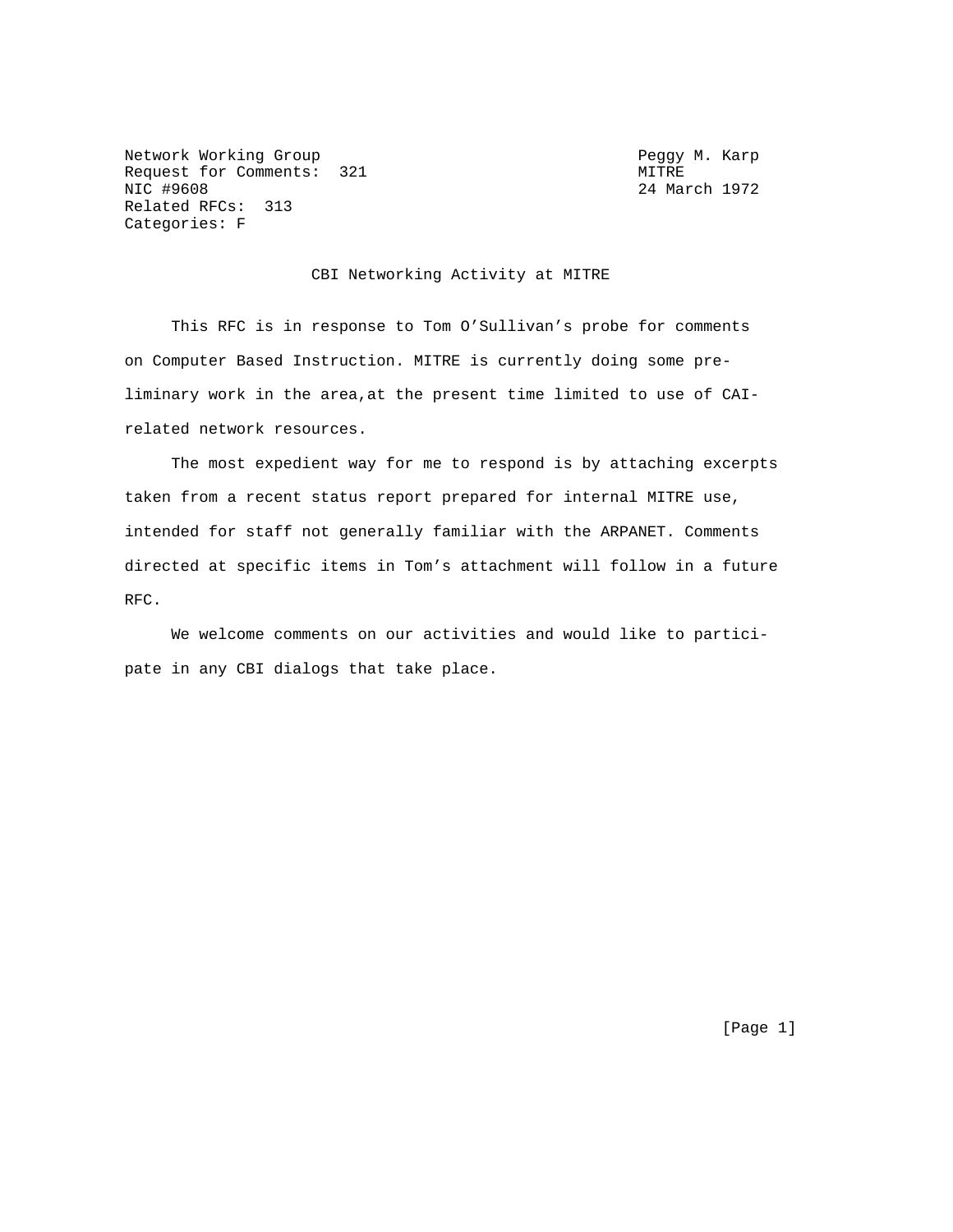### STATUS OF IR&D TASK 9780 ARPA NETWORK STUDIES AND EXPERIMENTS

## 1.0 OBJECTIVES

 MITRE/Washington became a node in the ARPA computer network in September 1971 when a Terminal Interface Message Processor (TIP) was installed. Since that time MITRE's use of the network has largely been supported by IR&D funds. The objectives of the IR&D Network Studies are:

- (a) to promote the use of the network resources in an operational mode within MITRE to increase the computer capabilities available for supporting sponsor's work;
- (b) to use the ARPANET itself as a research tool for conducting computer networking experiments; and
- (c) to demonstrate the use of ARPANET resources to extend the capabilities of existing systems.

Specifically, the proposed objectives are:

 (1) to select ARPANET resources that can be used to support identified MITRE projects and to demonstrate how these resources can be used;

[Page 2]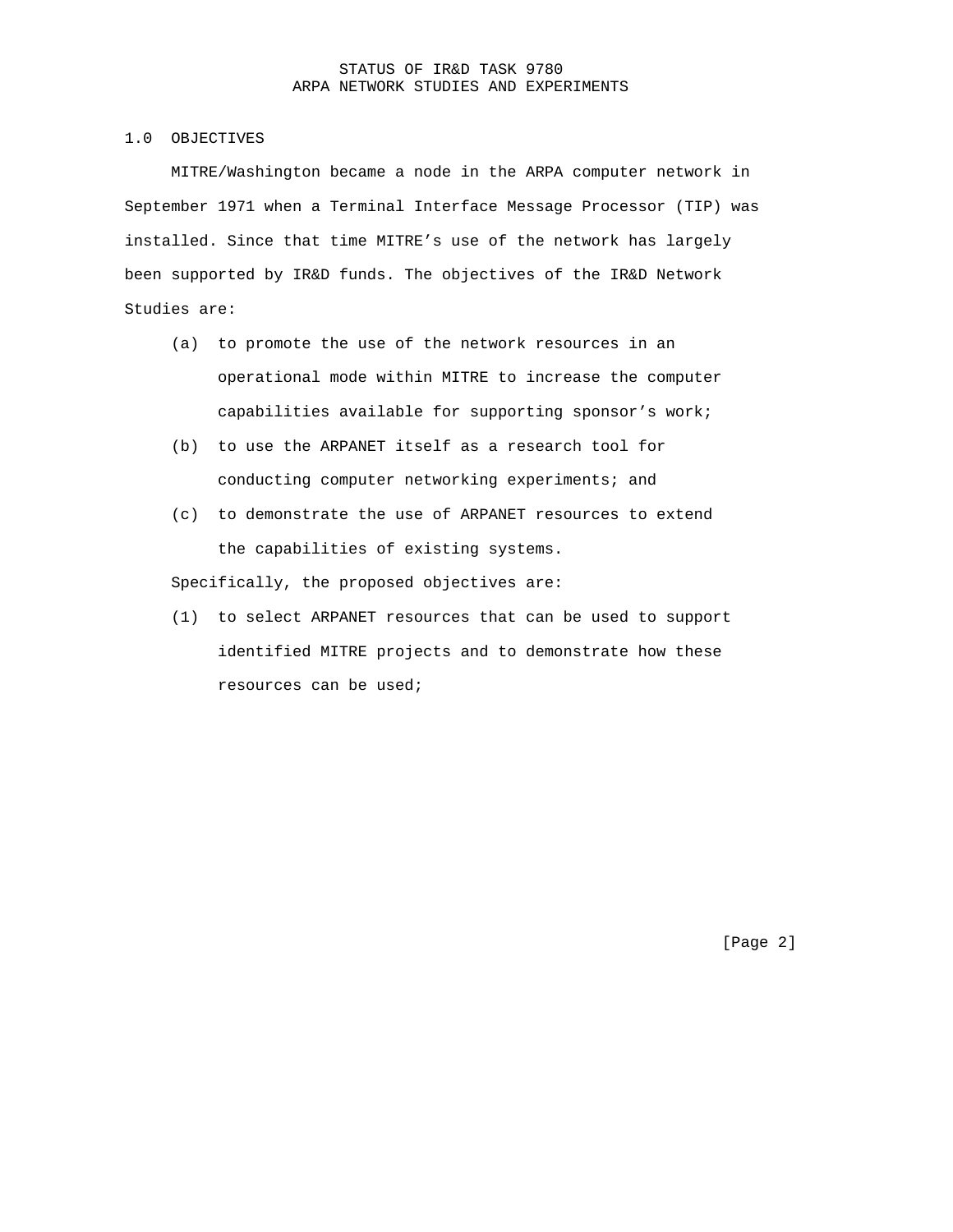- (2) to use the ARPANET as a research tool to conduct data sharing experiments to study techniques for data handling on a computer network; and
- (3) to demonstrate the feasibility of using remote resources on the ARPANET to augment the capabilities of the TICCIT\* system.

\*The principle use of the TICCIT (Time-Shared Interactive Computer Controlled Information Television) system has been for Computer Assisted Instruction (CAI). A TICCIT/CAI system is currently being developed by MITRE under a National Science Foundation (NSF) grant.

[Page 3]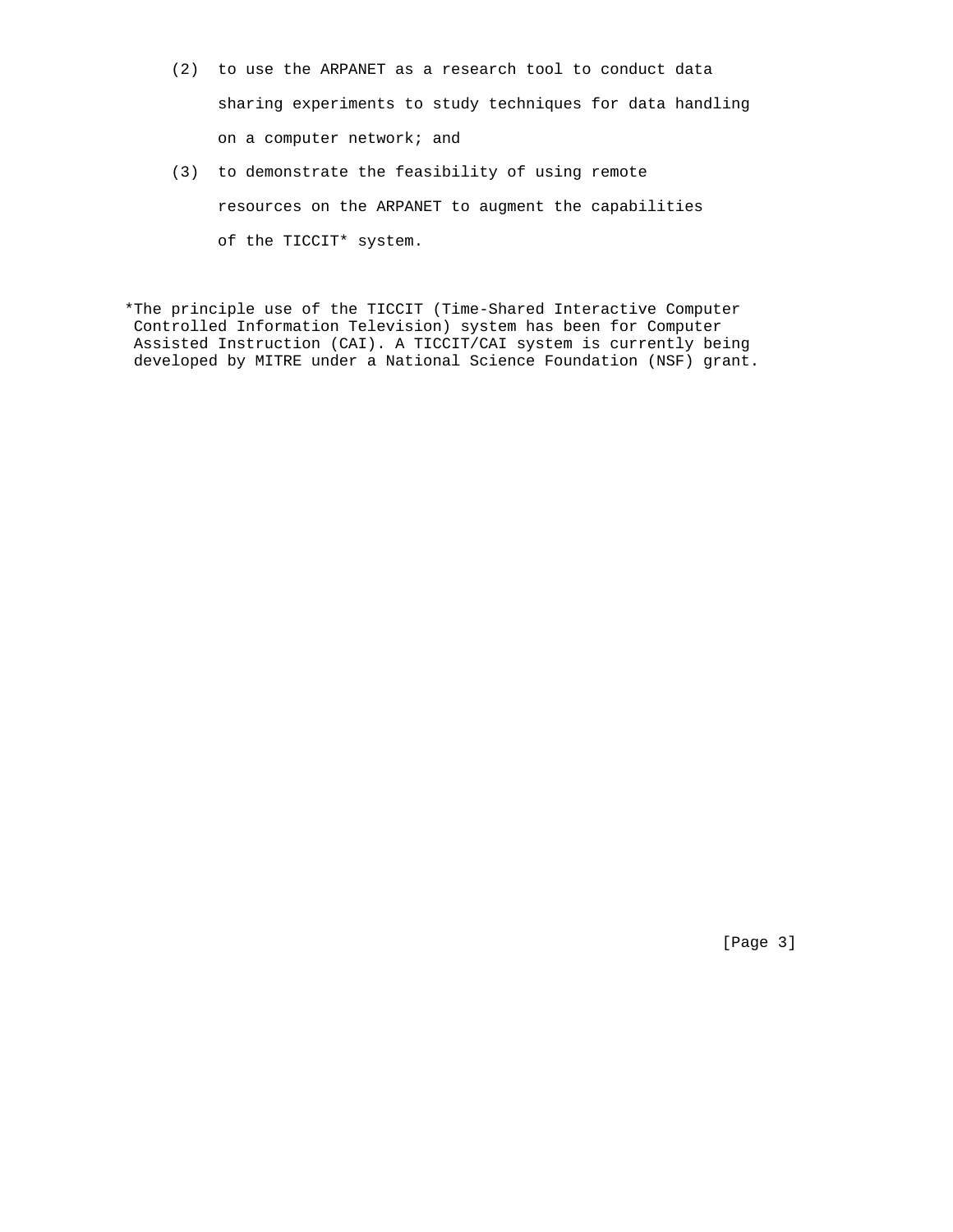#### 2.0 APPROACH

 The IR&D Network Studies and Experiments project requires software development on selected ARPANET Host computers and extensive exercising of network resources. The approach taken to fulfill the project objectives involves effort in three areas.

 Task area I is designed to build up ARPANET usage by MITRE. Task II involves conducting data sharing experiments on the network utilizing software being built by MITRE at several network sites. Task III is intended to demonstrate the use of CAI-related network resources to augment the TICCIT/CAI system.

 The specific activities involved in each task area are discussed below.

2.3 Task III - Demonstrate Extensions to TICCIT System Capabilities --------------------------------------------------------------- That Are Possibly by Drawing on ARPANET Resources -------------------------------------------------

 The structure of the ARPANET is such that it is technically possible to combine resources on the network to form a "distributed system." A first step in this direction would be to use network resources to augment a special-purpose system connected at one of the nodes. The special-purpose system would serve as the vertex of the distributed system, dynamically drawing on network resources to perform specific functions.

[Page 4]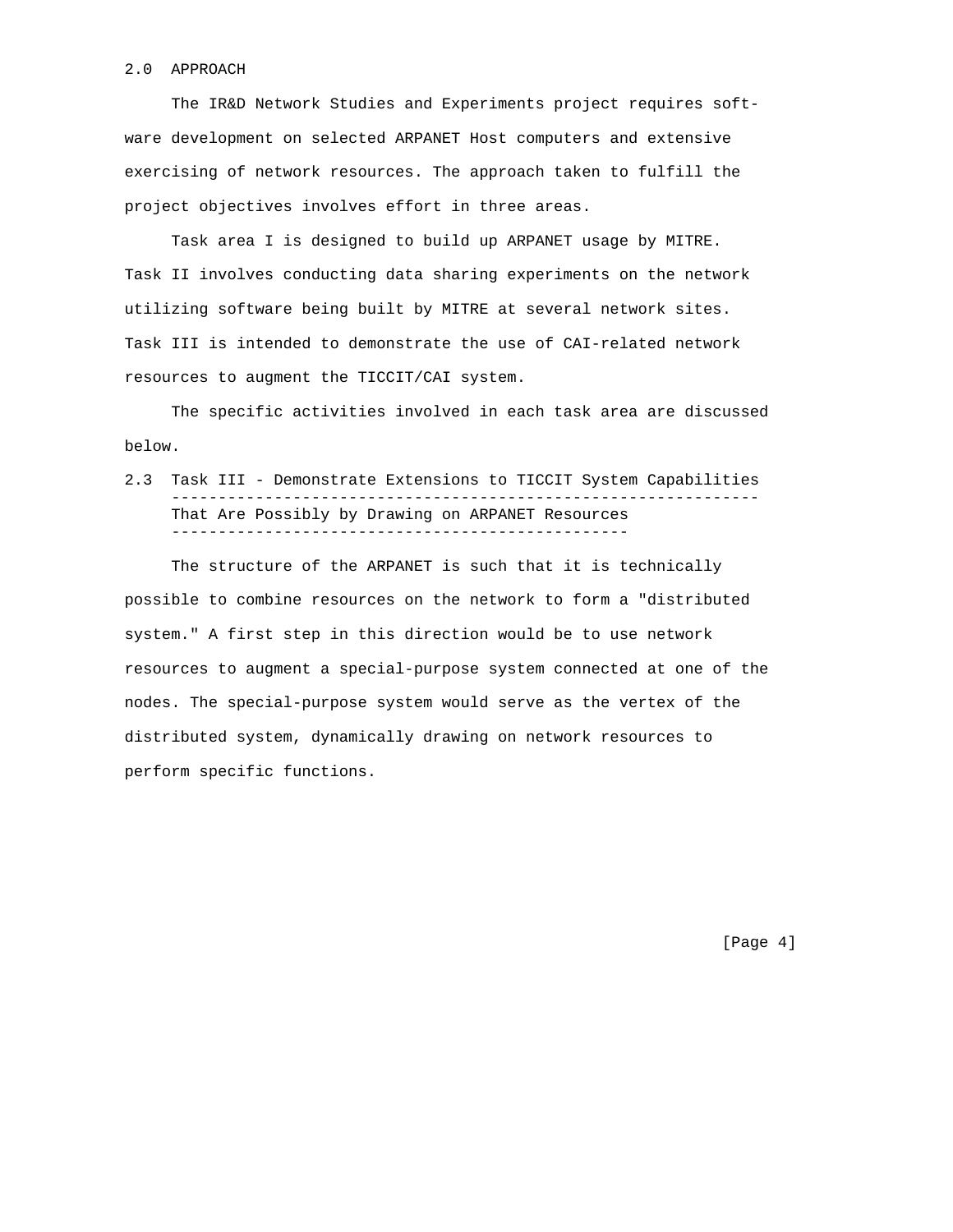The TICCIT/CAI system is a good candidate for demonstrating the feasibility of the concept of a distributed system. However, rather than initially connecting TICCIT to the network, resources on the network will first be used to demonstrate how they could augment the capabilities of TICCIT

 Task III is organized as three subtasks to demonstrate that the range of curriculum material can be extended, to demonstrate that the TICCIT/CAI system can be supplemented with specialized CAI systems that use AI techniques, and to demonstrate that TICCIT system resources and capabilities can be augmented by using computing and storage resources available on the network.

 (a) Demonstrate that the range of curriculum material can be extended.

The range of curriculum material offered by the TICCIT/CAI system can be extended by using network resources. Two areas that were selected for the demonstration are mathematics and computer science.

 The Culler-Fried On-Line Graphics-Oriented system available on the IBM 360/75 at the University of California at Santa Barbara (UCSB) was selected for use in mathematics courses. A collection of diverse systems and languages will be selected to demonstrate how they can be incorporated in a computer science curriculum.

 The following tasks are necessary for demonstrating that the range of curriculum material can be extended:

- \* learn the use and structure of the Culler Fried system.
- \* use the Culler-Fried system over the network using an

[Page 5]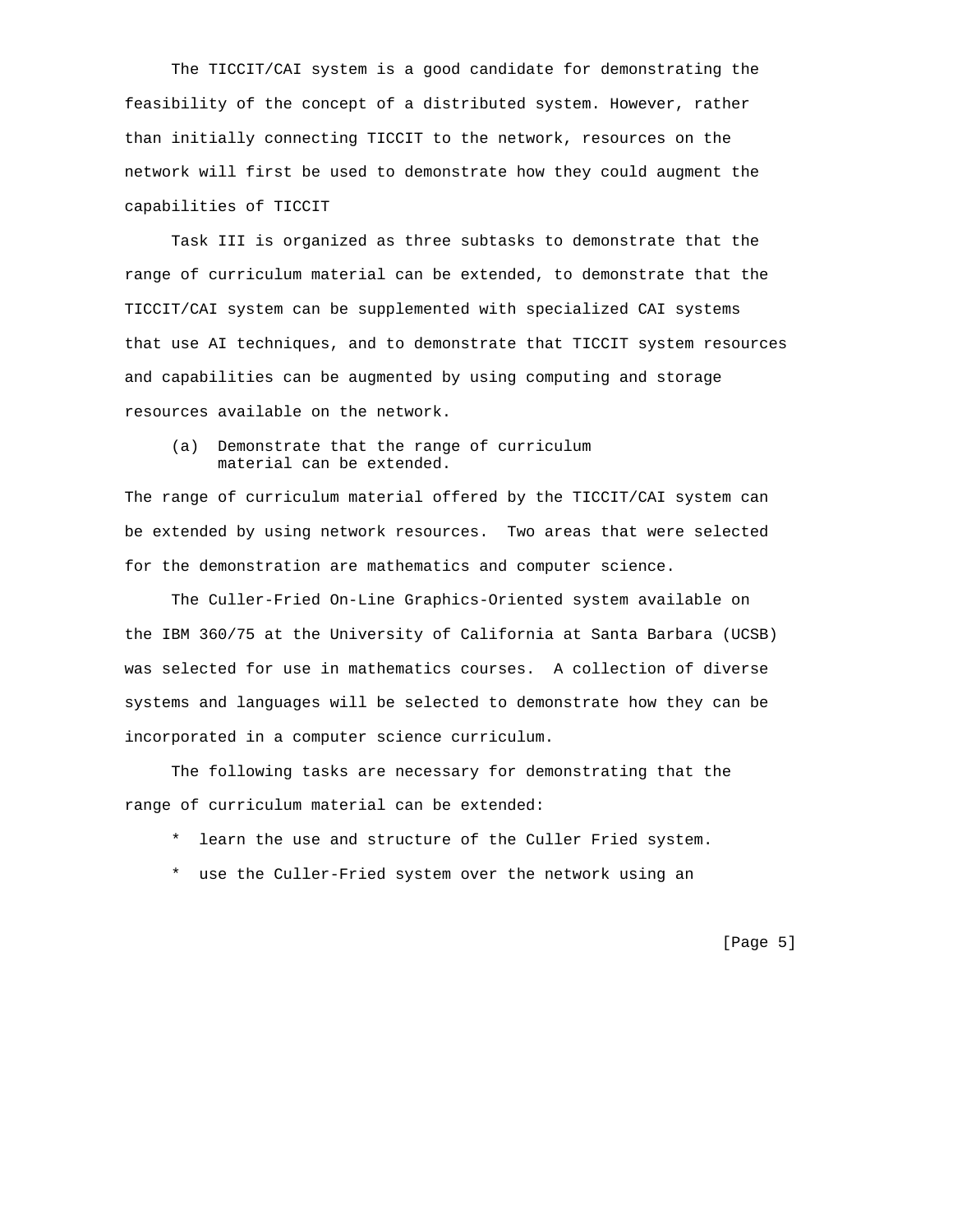IMLAC graphics display terminal.

- \* design sample courses for demonstration of the use of the Culler-Fried system in a mathematics curriculum.
- \* develop software to incorporate the use of the Culler- Fried system in the sample courses and demonstrate.
- \* prepare a sample computer science curriculum and demonstrate how the wide range of systems on the network can be utilized in a typical computer science curriculum.
- \* determine and document the technical specifications required for a TICCIT/CAI system interface.
- (b) Demonstrate that the TICCIT/CAI system can be supplemented with specialized CAI systems that use AI techniques.

There are two network resources utilizing AI techniques that have been applied to computer assisted instruction tasks: SCHOLAR and LOGO. SCHOLAR is a mixed-initiative rather than a frame-oriented CAI system. LOGO is a LISP-based programming language designed to study whether notions and skills of formal reasoning and problem-solving can be taught. We will investigate if these systems can be used to supplement the TICCIT system and, if possible, will demonstrate their use.

The following tasks are required:

- \* investigate the use of SCHOLAR on the TENEX system at BBN over the network.
- \* investigate the use of LOGO and the "turtle" over the network from the PDP-10 at MIT/AI and/or from TENEX at BBN.
- \* demonstrate the use of the systems over the network.

[Page 6]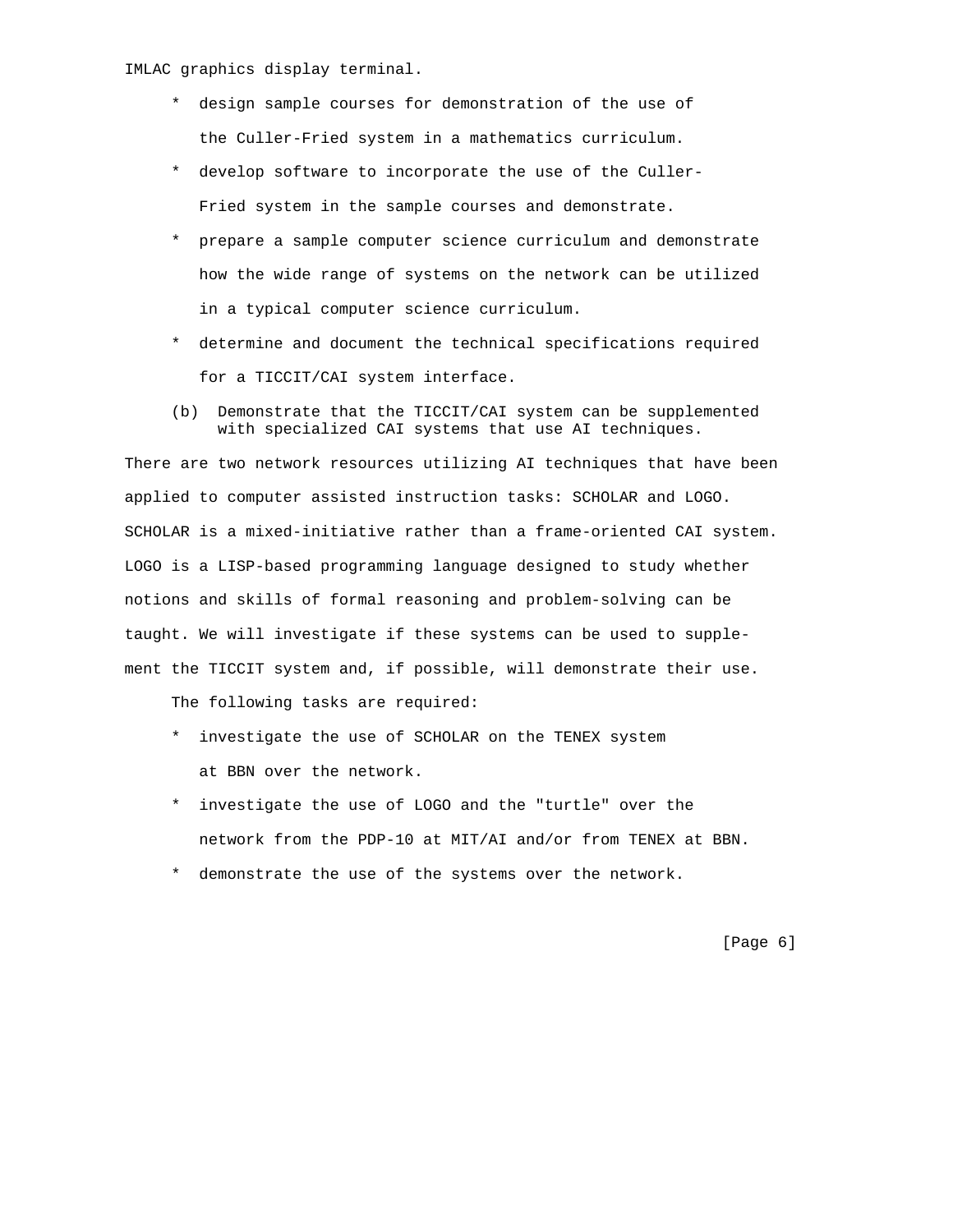- \* determine and document the requirements for an interface with the TICCIT system.
- (c) Demonstrate that TICCIT system resources and capabilities can be augmented by using computing and storage resources available on the network.

It should be possible for the TICCIT/CAI system to substantially increase its capacity by using large data storage devices on the ARPANET for storing student records and curriculum and by using some Host computer to run complex statistical analysis programs to analyze and evaluate student progress and course content.

 In order to demonstrate that such a scheme is possible, the following tasks are necessary:

- \* determine format and requirements for curriculum material and student records.
- \* develop a method to store and retrieve data on a demand basis.
- \* select a Host on the network and develop software for a demonstration.
- \* determine and document requirements for an interface with the TICCIT system.

# 3.0 PROGRESS OF WORK

 In this section the progress of the work associated with each task is presented. Both achievements and problems encountered are discussed. The manpower expended thus far for each subtask is given in graphic form, together with a proposed schedule for completing

[Page 7]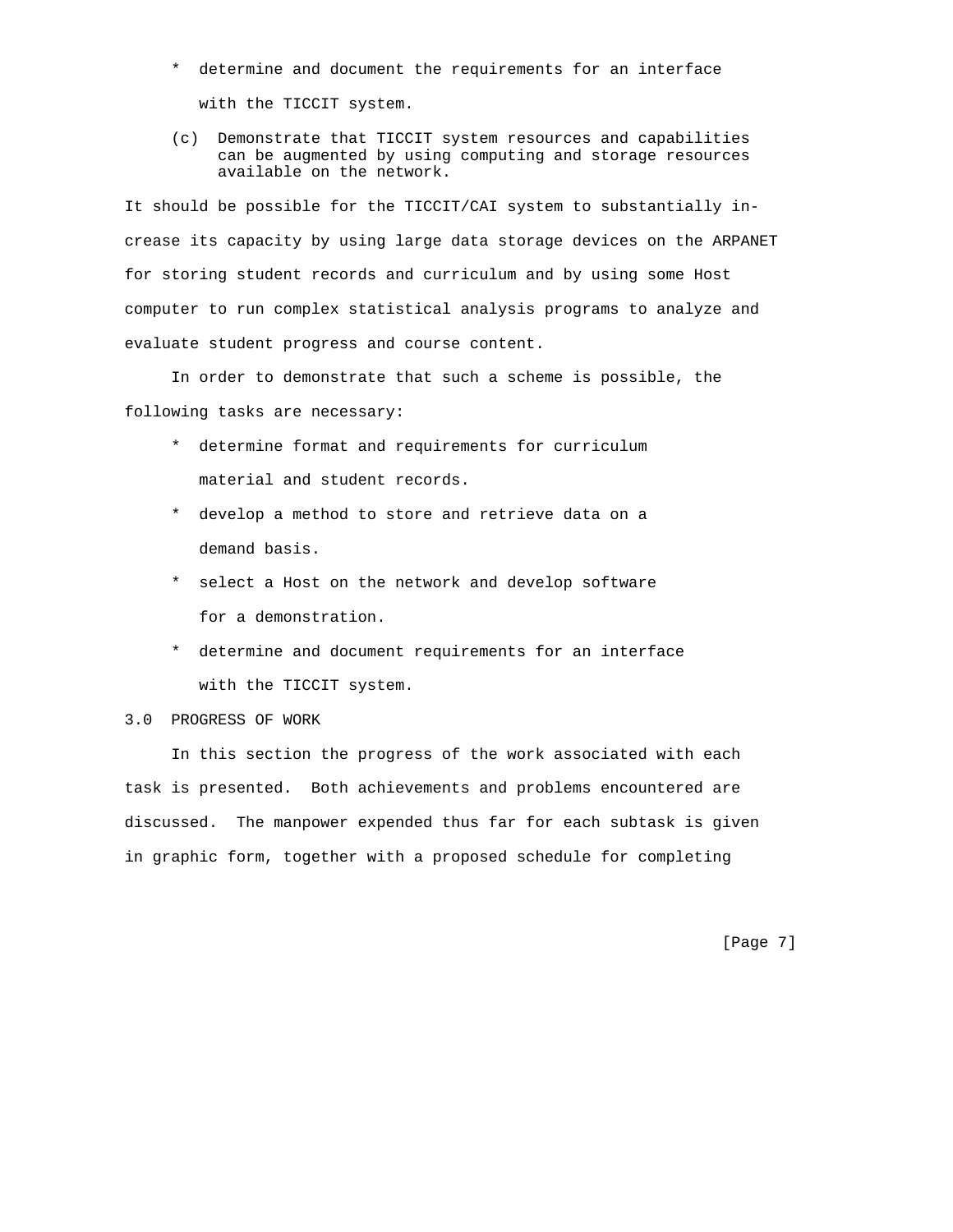the work.

3.3 Task III - Demonstrate Extensions to TICCIT System Capabilities --------------------------------------------------------------- That Are Possible by Drawing on ARPANET Resources -------------------------------------------------

 Many of the resources on the ARPANET were designed as stand alone systems not intended for use over the network nor for facile interfacing with other systems. Thus we have found that more work than initially was estimated is needed to use the selected CAI-related systems over the network. Therefore we plan to fulfill the goals of each subtask by demonstrating the use of selected resources over the network but will not attempt to interconnect the systems in any fashion during FY1972. A proposal to investigate the notion of a distributed CAI system using ARPANET resources is under preparation.

 The status of our progress in using CAI-related resources over the network is presented below.

 (a) Demonstrate that the range of curriculum material can be extended.

The Culler-Fried (C-F) On-Line Graphics-Oriented system at UCSB was selected to demonstrate its use in mathematics curriculum. The system has been used successfully in a variety of courses at UCSB, including chemistry, mathematics, and economics(30,31,32,33,35).

 The Culler-Fried system's normal mode of operation is with two keyboards and a Tektronics graphics display device. The keys on the second keyboard are "function" keys; for example, by pressing a single key the user can initiate complex actions such as displaying a plot

[Page 8]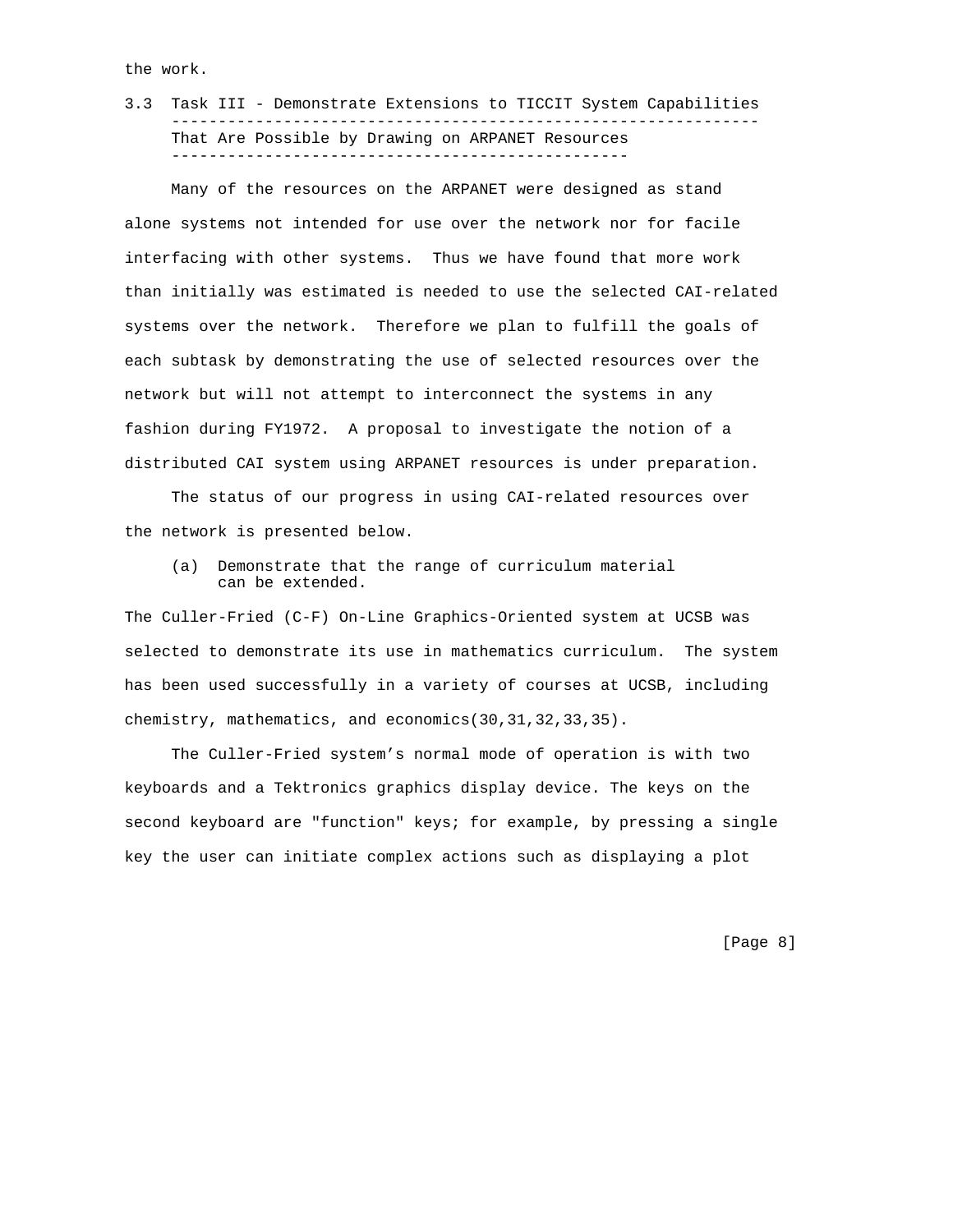of a convolution function(35). The system can also be used to provide online access to the 360/75 system to remotely control the execution of programs. The latter service is currently available on the network through TELNET. Access to the system was made possible by defining a mapping from ASCII characters (sent as the "network virtual terminal") to characters expected by the OLS. Thus it is often necessary to type a sequence of characters on a TTY-type device to invoke the action of a single function key. Under the current implementation, graphics output to the network is suppressed.

 We plan to demonstrate the use of the C-F system on an IMLAC graphics device attached to our TIP. During the first phase of our implementation, we will not simulate the C-F function keyboard but will enter our graphics input using the procedures defined for use via TELNET. For output, UCSB agreed to provide a new output processor which will no longer suppress graphics output, but will map it into the remote graphics capabilities as provided by IMLAC (Figure 3). Such a system was implemented in early February but due to the character-oriented nature of the IMLAC device available to us, the resolution was unsatisfactory. We have now defined a low-level graphics protocol. UCSB has agreed to send graphics output to us using this protocol. We have had to program new processes for the IMLAC and are now debugging the new programs. Due to the limited core available on the particular IMLAC that we are using (4K 16 bit words) which limits the size of internal display lists, we will not

[Page 9]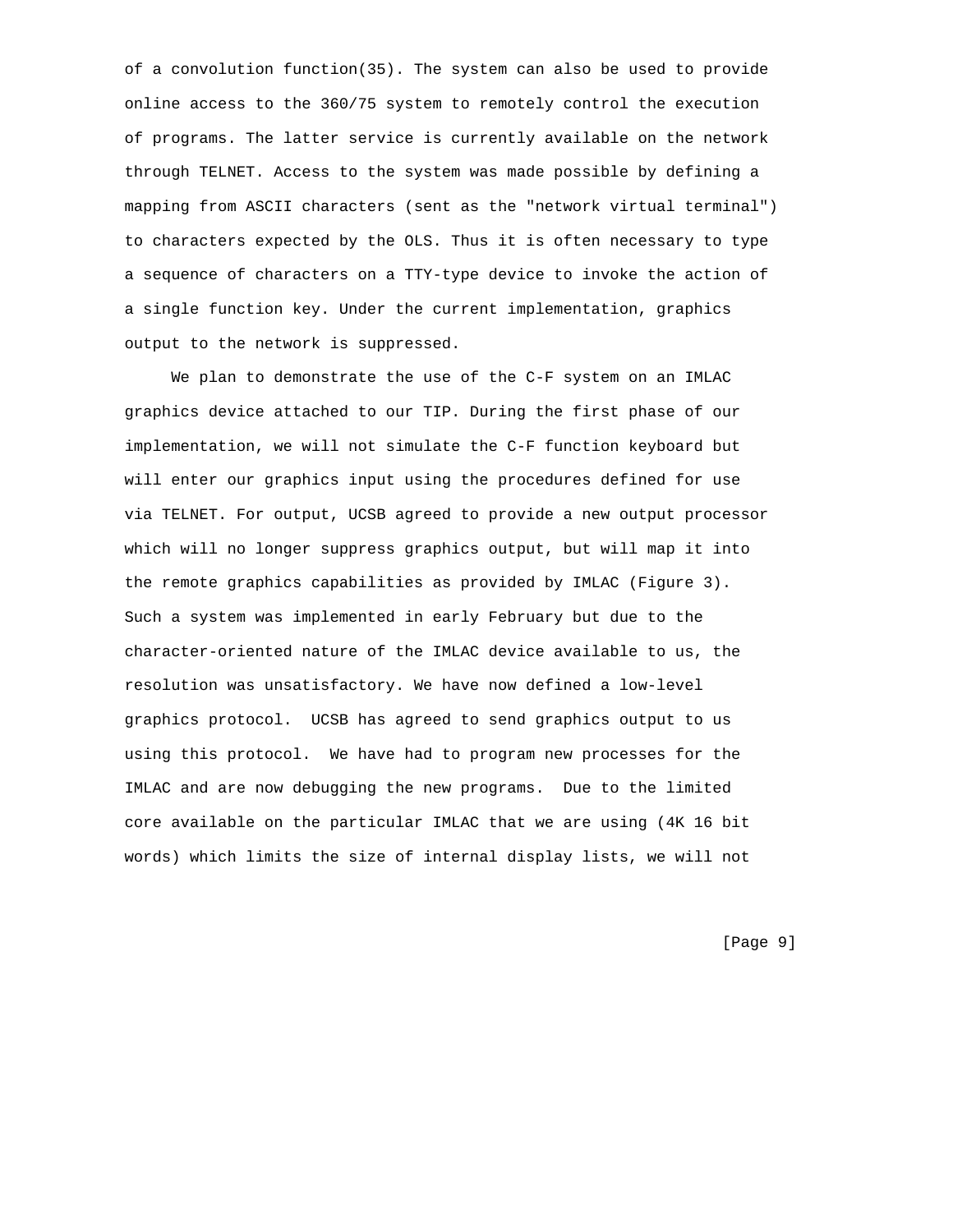be able to plot very complex graphs. However, the software being developed is general and can be moved to an IMLAC with larger core capacity. We currently send alphanumeric input from a TTY or 3300 and divert the graphics output to the IMLAC.

 When we can access the Culler-Fried system for graphics output successfully via the network, we plan to modify the IMLAC programs to permit alpha input from the IMLAC keyboard. We also plan to investigate the possibility of attaching a function keyboard to the IMLAC. Lastly, we intend to investigate the use of TICCIT display devices with the TIP. A sample mathematics course will be designed to assist in demonstration of the CAI applications of the Culler-Fried system. We are currently studying the past uses of the system in a CAI mode.

 We have not yet investigated computer science curriculums. We plan to get inputs from the ACM Committee on Computer Science Education(36,37) and to visit universities in the Washington area. This activity is scheduled to commence in April.

 (b) Demonstrate that the TICCIT/CAI system can be supplemented with specialized CAI systems that use AI techniques.

The two network resources selected for demonstration are SCHOLAR and LOGO. Both systems are implemented in LISP and are currently available over the network on the TENEX system at BBN. A version of LOGO with a "display turtle" is available on the PDP-10 at MIT/AI, however, they do not yet have their NCP implemented and thus are not currently accessible over the network. There is also a version of LOGO on the TENEX system at SRI/AI. They also are not currently connected to the

[Page 10]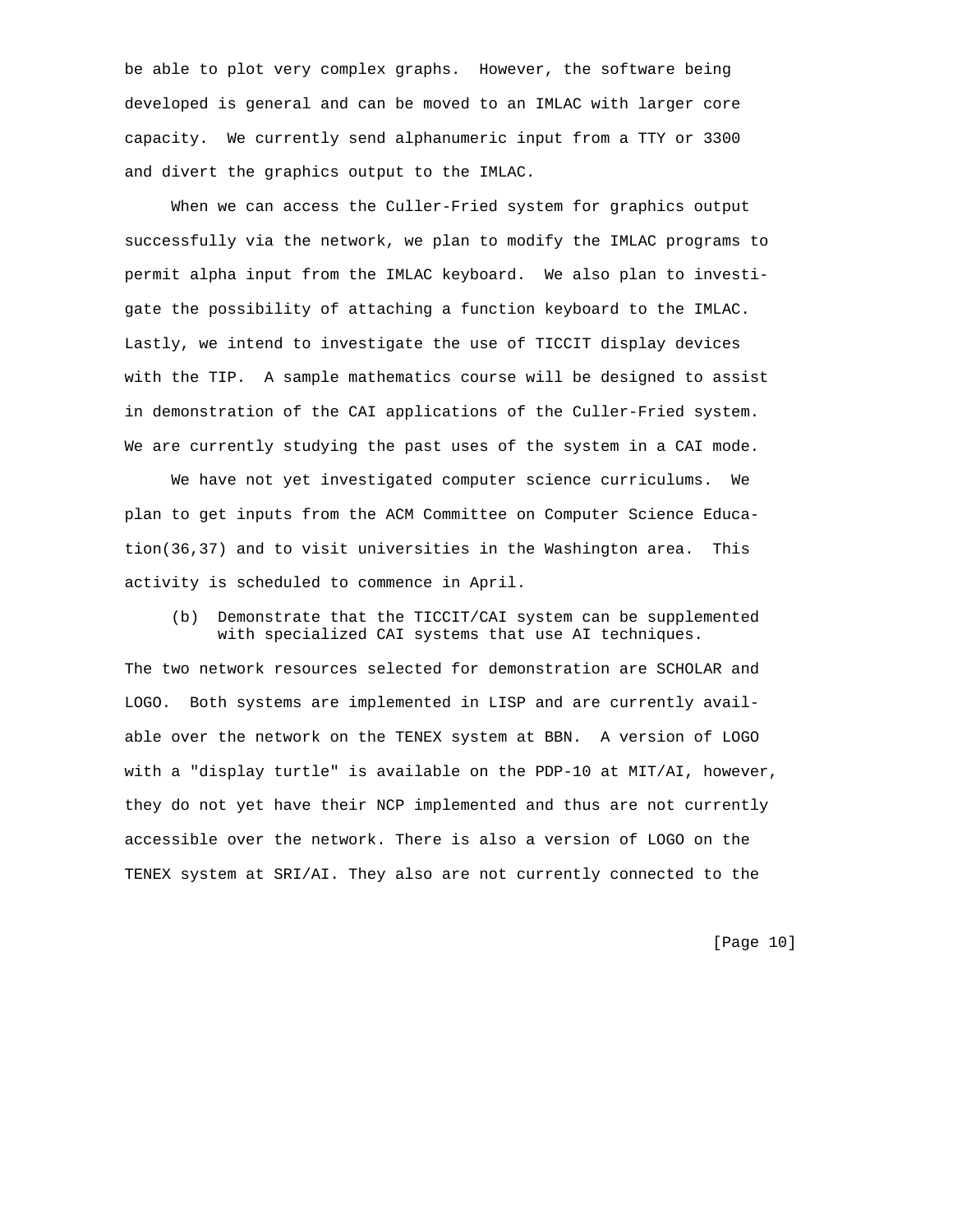network and we have not investigated their version.

 We used SCHOLAR over the network in January with a data base provided by BBN to review the knowledge of a student in the geography of South America(38,39).

 The LOGO system at MIT/AI is perhaps the most impressive system for use in a demonstration due to the availability of a "display turtle". The system is currently being used remotely by the Bridge School in Lexington, Massachusetts. We visited the school and observed a class in session. We also attended an undergraduate class in Applied Math at MIT that was learning turtle geometry.

 Seymour Papert of MIT expects the MIT/AI PDP-10 to be up on the network by the middle of April(40). He has agreed to modify his system to interface with our IMLAC via the network using the low-level graphics protocol that we specified. He has developed many courses and games using LOGO(41,42,43,44,45) that provide sufficient material for use in demonstrating the system. A real turtle may be available in early summer to run from our TIP.

 We have used the LOGO system at BBN via the network. Since the system is continually being modified, Dr. Feurzeig agreed to put a clean version on the RAND TENEX for our use. BBN's LOGO does not currently have a display turtle, however, they are willing to implement one. Even without the display turtle, courseware that has been developed for teaching mathematics provides sufficient material for us to work from(46,47). A radio controlled turtle has been designed

[Page 11]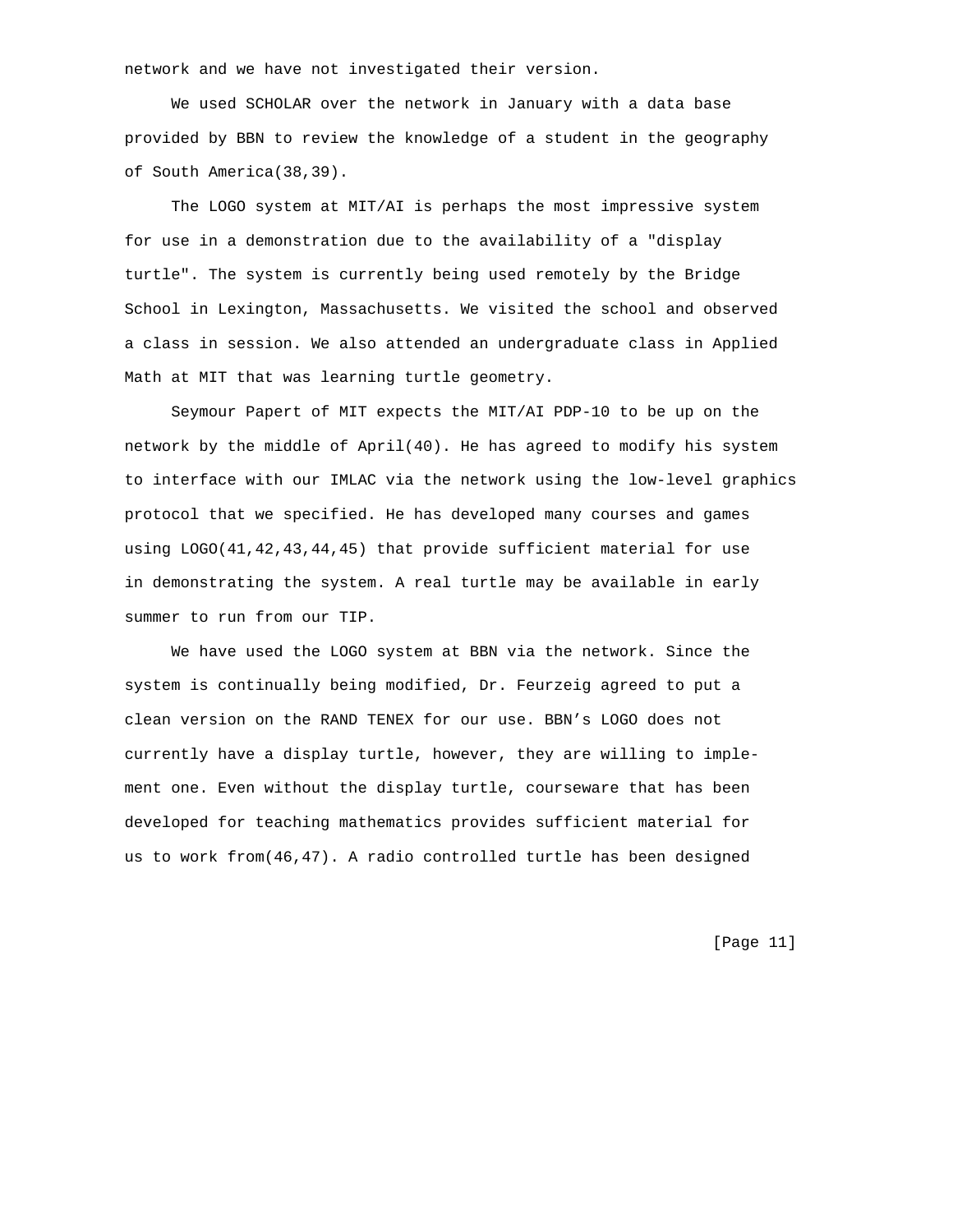at BBN. It may be possible to obtain the specifications and have one built at MITRE to run from our TIP.

 (c) Demonstrate that TICCIT system resources and capabilities can be augmented by using computing and storage resources available on the network.

Work has not begun on this subtask. However, much of the software developed for the data sharing experiments can be used to store and retrieve data on a demand basis.

 We have received preliminary curriculum material from TICCIT personnel. We expect to interact with them to determine more specifically the format and requirements for curriculum material and student records.

 [ This RFC was put into machine readable form for entry ] [ into the online RFC archives by BBN Corp. under the ] [ direction of Alex McKenzie. 12/96 ]

[Page 12]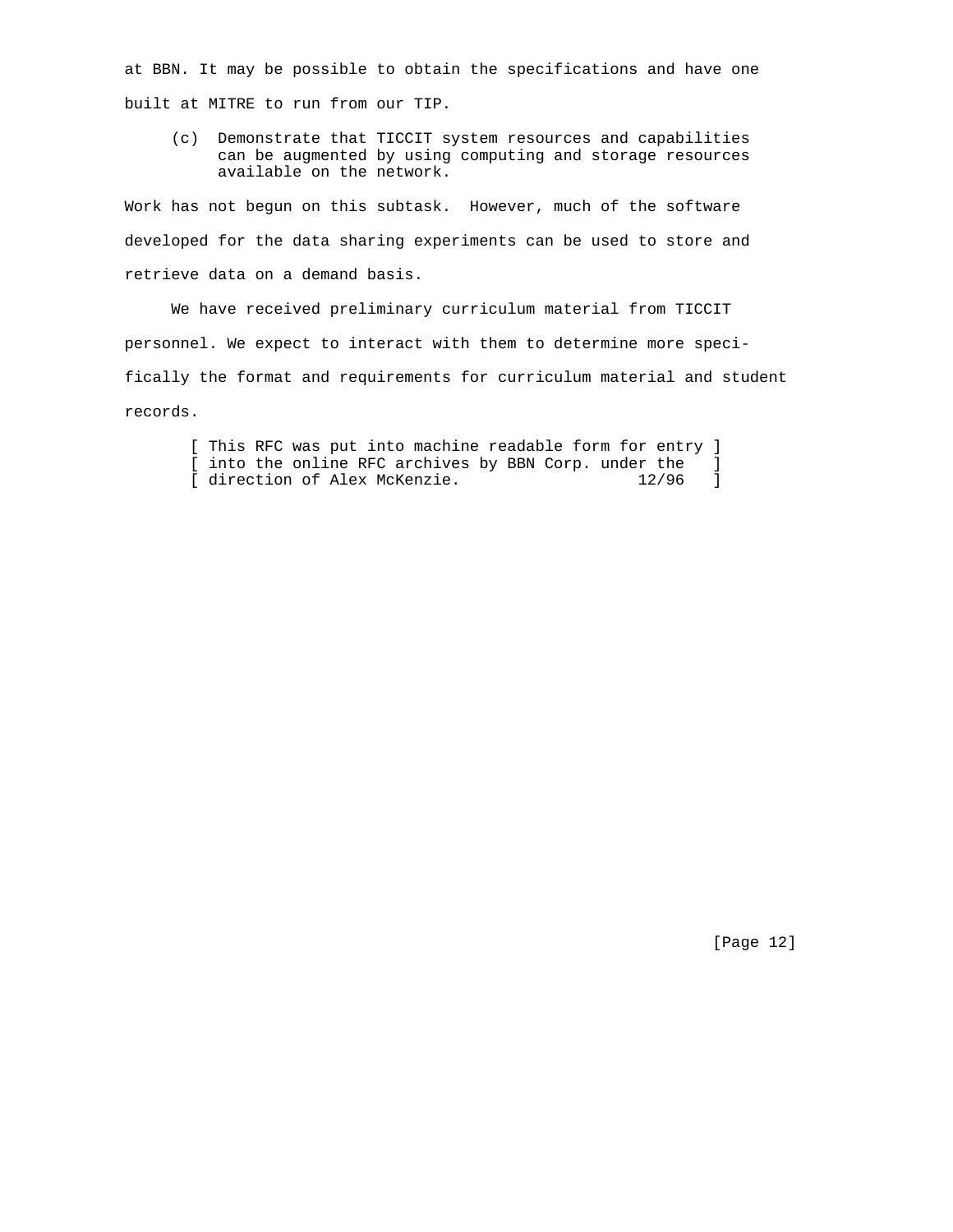- 30. Ewig, C. S., Gerig, J. T., and Harris, D. P., "An Interactive On-Line Computing System and Its Use in Chemistry Education", Department of Chemistry, UCSB.
- 31. Howard, J. A., and Wood, R. C., "Computer Assisted Instruction in Engineering Using On-Line Computation", \_Journal\_of\_Engineering\_ \_Education\_.
- 32. Sullivan, J. J., "Computer Based Instruction in Economics: A Report on Facilities and Applications at UCSB", paper presented at a conference on Computers in Undergraduate Curricula, University of Iowa, Iowa City, Iowa, 1970.
- 33. Wood, R. C., and Bruch, J. C., Jr., "Teaching Complex Variable with an Interactive Computer System", article submitted for review and publication in \_IEEE\_Transactions\_on\_Education\_, July 1970.
- 34. Wood, R. C., and Howard, J. A., "An Interactive Computer Class room, \_Educational\_Research\_and\_Methods\_Journal\_, Vol. 2, No. 4, June 1970, pp. 29-31.
- 35. "UCSB On-Line System Manual", NIC #6502, September 1971.
- 36. "Curriculum 68", \_Communications\_of\_the\_ACM\_. Vol. 11. No. 3. March 1968, pp. 151-197.
- 37. Teichroew, D., ed., "Education Related to the Use of Computers in Organizations", \_Communications\_of\_the\_ACM\_, Vol. 14, No. 8, September 1971, pp. 573-588.
- 38. Carbonell, Jaime R., "AI in CAI: An Artificial Intelligence Approach to Computer-Assisted Instruction", \_IEEE\_Transactions\_ \_on\_Man-Machine\_Systems\_, Vol. MMS-11, No. 4, December 1970, pp. 190-202.
- 39. Carbonell, Jaime R., "Mixed-Initiative Man-Computer Instructional Dialogues", BBN Report No. 1971, 31 May 1970.
- 40. Williams, R. W., "LOGO Manual", MIT/AI, Draft memo, 9 April 1971.
- 41. Papert, S., and Solomon, C., "Twenty Things To Do with a Computer", MIT Artificial Intelligence Laboratory internal report, June 1971.
- 42. Papert, S., "A Computer Laboratory for Elementary Schools", MIT/AI Memo No. 246, LOGO Memo No. 1, October 1971.

[Page 13]